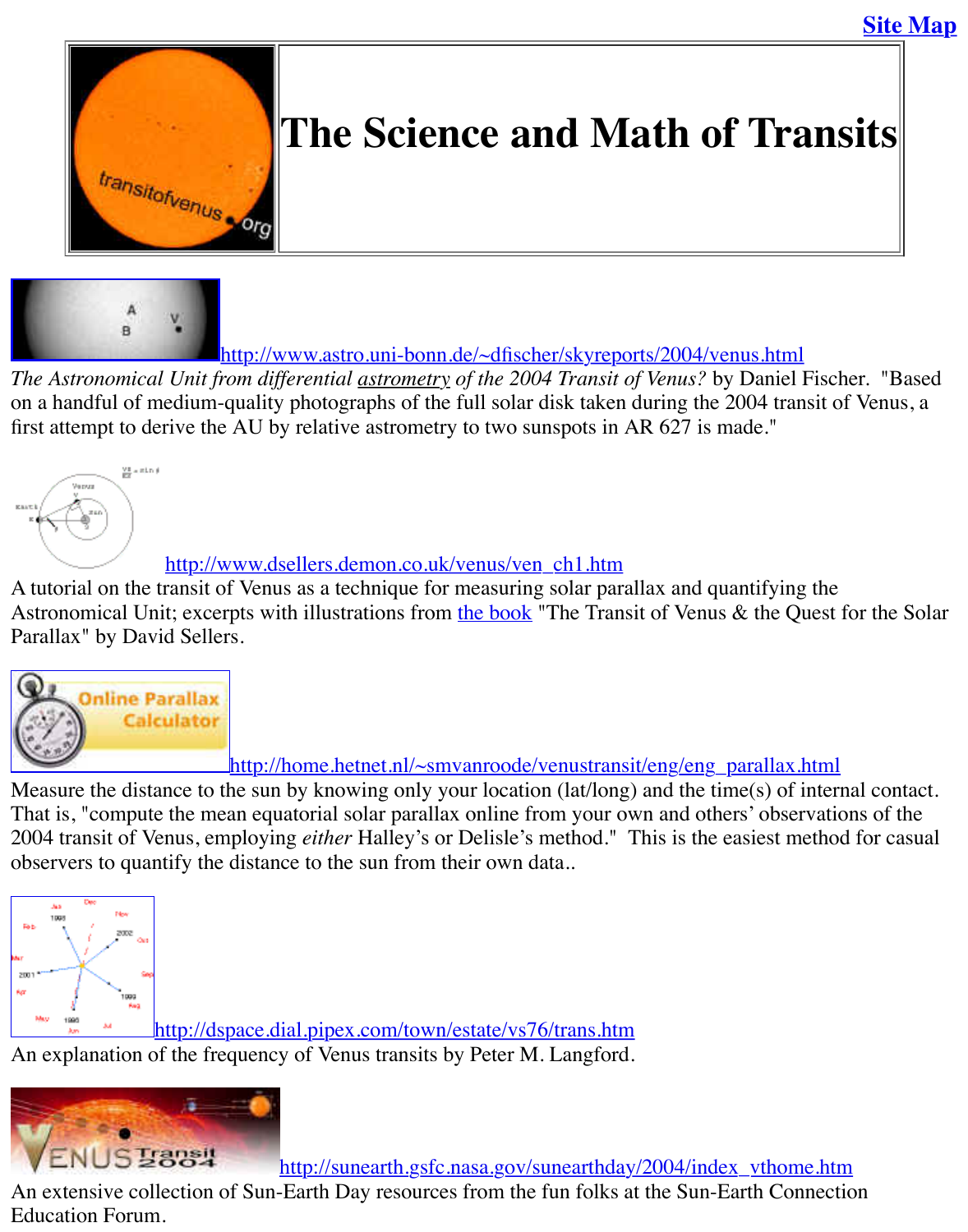"gives an overview of the geometry and temporal patterns of transits, a rough estimate of the s and the corresponding error estimate. The possible and necessary corrections due to the rotation the eccentricities of the orbits of Venus and Earth and the inclination of the orbit of Venus are g June 2003.



The <u>"Black Drop" Effect</u> page addresses in detail the phenomenon at internal contact which has astronomers for years.

### [http://www.vt-2004.org/Backg](http://old.transitofvenus.org/blackdrop.htm)round/Infol2/EIS-B4.html

Approximated method for the calculation of the parallax (with examples); from Venus Transit consortium. .



[Compute the mean equatorial sola](http://www.vt-2004.org/Background/Infol2/EIS-B4.html)r parallax online from your own and observations of the 2004 transit of Venus, employing Halley's method; courtesy of Steven M.



[http://](http://home.hetnet.nl/~smvanroode/venustransit/eng/eng_parallax.html)www.phy6.org/stargaze/Svenus2.htm

"Approximate calculation of the AU based on the June 8 transit of Venus, meant for the level of or beginning college and uses only algebra and simple trigonometry. It only relies on simulated [specifically, predicted times of 2nd and 3rd contact for Cairo a](http://www.phy6.org/stargaze/Svenus2.htm)nd Durban;" from David P. Stern.

http://merlin.alleg.edu/employee/d/doneal/articles/transit.html Introduction to the transit of Venus; from Douglas O'Neil.



Illustrations suggest Venus transits the sun in 2004 and 201

[the sun in other y](http://old.transitofvenus.org/sun_dates.jpg)ears when it is near the nodes. Not to scale; orbital inclination is exaggerated.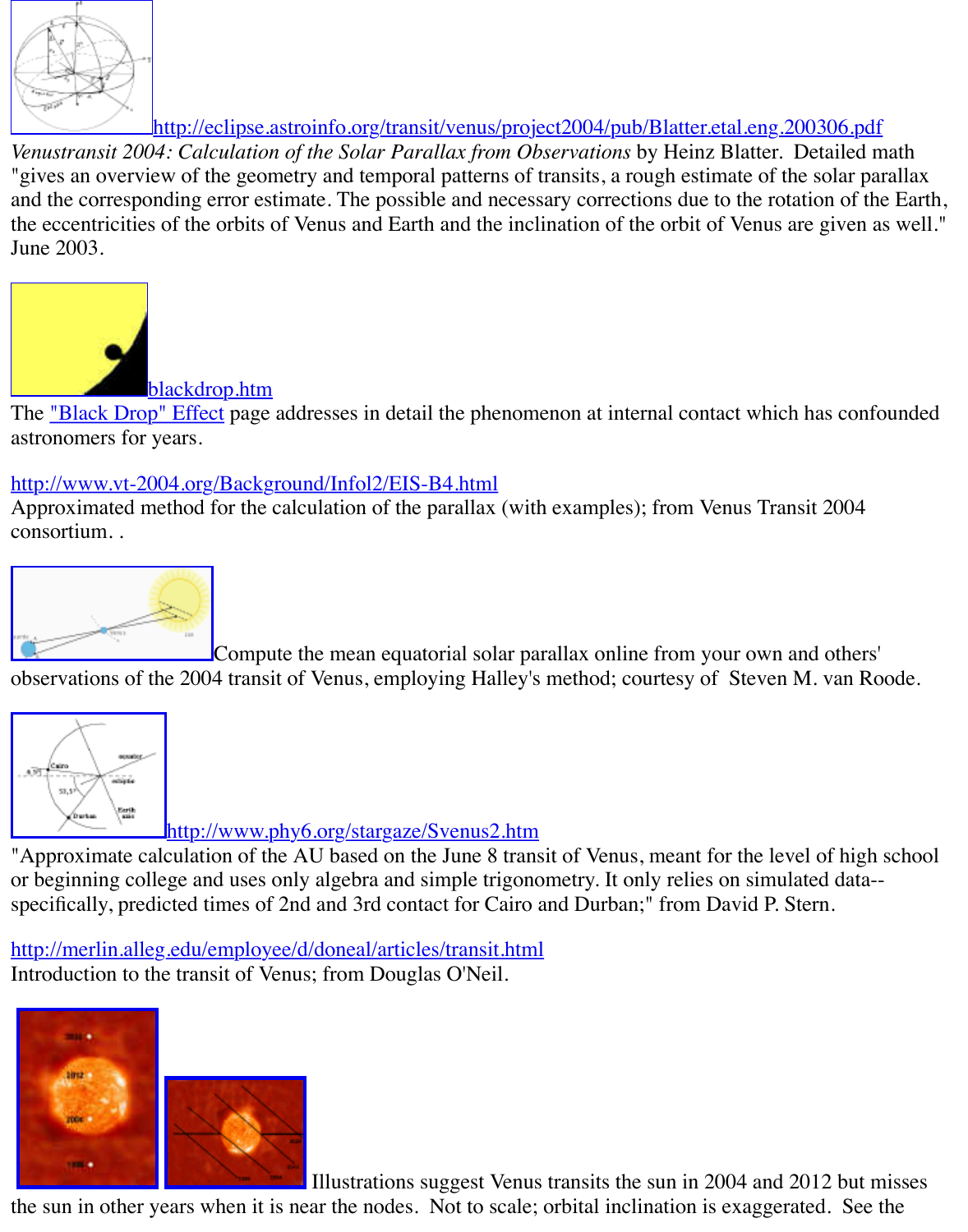

#### http://nicmosis.as.arizona.edu:8000/POSTERS/TOM1999.jpg

Poster on the 1999 transit of Mercury "definitively solves the problem of the black-drop effect [past transits of Venus;" by Jay Pasachoff, Glenn Schneider and Leon Golub; from](http://nicmosis.as.arizona.edu:8000/POSTERS/TOM1999.jpg) the America Society's Division of Planetary Science meeting in 2001.

http://www.williams.edu/astronomy/eclipse/transitVenus.htm Jay Pasachoff's site links to transit of Venus interests.

### http://www.aas.org/publications/baas/v32n4/aas197/785.htm

Abstract describes physical cause of "black drop" effect; B. E. Schaefer (Univ. Texas Austin) at 2001 Abstract meeting.



#### [http://www.transitsearch.org](http://www.aas.org/publications/baas/v32n4/aas197/785.htm)

An observing program whose purpose is "to coordinate and direct a cooperative observational will allow experienced amateur astronomers and small college observatories to discover transi planets."

## http://www.dsellers.demon.co.uk/venus/ven\_ch8.htm

Edmond Halley's admonition of 1716, in which he proposes a method to determine solar parallax measure the distan[ce to the sun by timing a tran](http://www.transitsearch.org/)sit of Venus from multiple sites across the glob



http://carnap.umd.edu/phil250/transits/transits.html Images related to determining the distance of the earth to the sun; "black drop" effect illustration

[http://home.att.net/~o.caimi/Venus.html](http://carnap.umd.edu/phil250/transits/transits.html)

"The Transit of Venus" by David Murray; from December 8, 1874, *Scribner's*. "Astronomy, The Transit of Venus" by Gillet and Rolfe, 1882.

## [http://home.hetnet.nl/~smvanroode/venustransit/ball.pd](http://home.att.net/~o.caimi/Venus.html)f

Detailed math excerpted from Robert Stawell Ball's *Treatise on Spherical Astronomy*, 1908, addresses the Spherical Astronomy, 1908, addressed to the Spherical Astronomy, 1908, addressed to the Spherical Astronomy, 1908, a conditions under which a transit takes place; variations of the sun's path as seen from different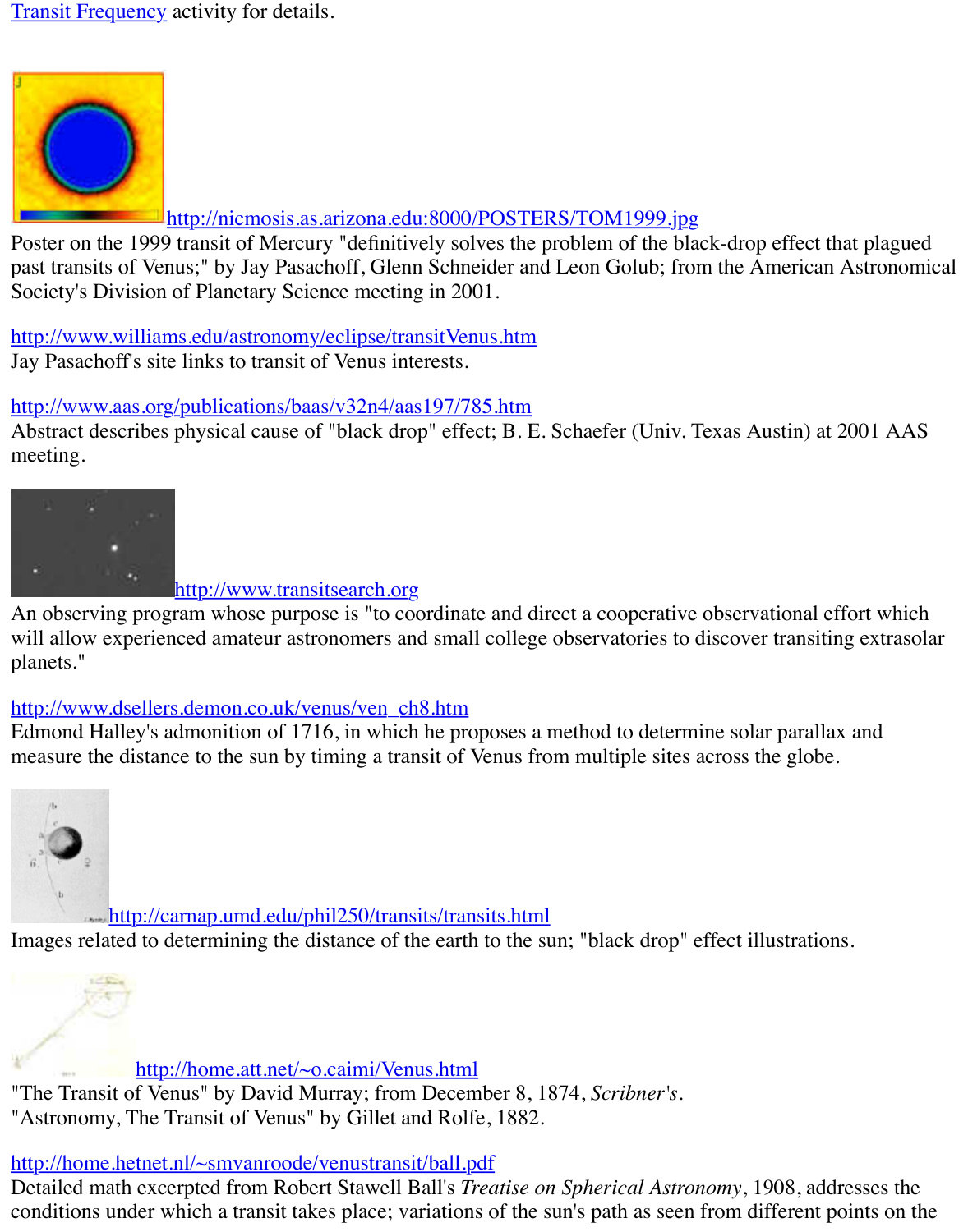#### http://libnova.sourceforge.net/group\_venus.html

Calculation engines for  $C / C$ ++ programmers, astronomers and anyone else interested in calculation positions of astronomical objects; from free software *libnova*, a general purpose, double precis [astronomical calculation library.](http://sunearth.gsfc.nasa.gov/eclipse/transit/catalog/Visible.html)

#### http://www.ssec.wisc.edu/~sanjayl/planets/venus.htm

Site suggests "early measurements of the speed of light were derived from observations of the [Venus..."](http://libnova.sourceforge.net/group__venus.html)

## http://www.lpl.arizona.edu/~rhill/alpo/transit.html

Notes from the Mercury/Venus Transit Section of the Association of Lunar and Planetary Observers.



[http://chandra.harvard.edu/photo/](http://www.lpl.arizona.edu/~rhill/alpo/transit.html)cycle1/venus/index.html Venus in X-ray; images by Chandra observatory.



[http://www.seds.org/nineplanets/nineplanets/venus.html](http://chandra.harvard.edu/photo/cycle1/venus/index.html)

General background on Venus; from SEDS (Students for the Exploration and Development of

http://nssdc.gsfc.nasa.gov/planetary/planets/venuspage.html

[Venus page from NSSDC \(National Space Science Data Center\); include](http://www.seds.org/nineplanets/nineplanets/venus.html)s missions, data on C links.



http://nssdc.gsfc.nasa.gov/photo\_gallery/photogallery-venus.html Photo gallery of Venus; from NSSDC.



[http://nssdc.gsfc.nasa.gov/planetary/magellan.html](http://nssdc.gsfc.nasa.gov/photo_gallery/photogallery-venus.html)

Magellan mission to Venus.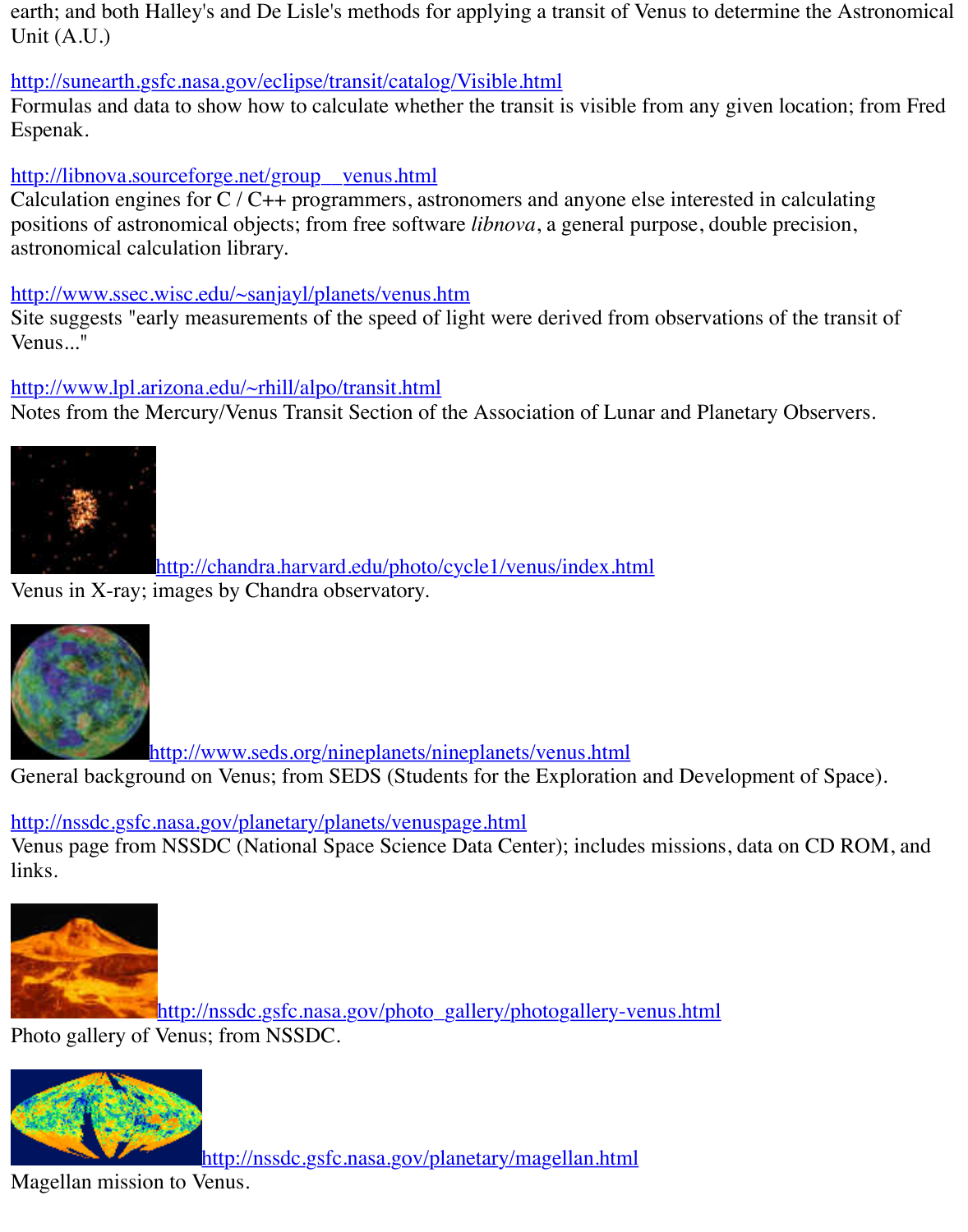

http://www.solarphysics.kva.se/

Institute for Solar Physics captures the 2003 May 7 transit of Mercury.



http://www.heavens-above.com

[Distinguishes between "transit of one body in fr](http://www.solarphysics.kva.se/)ont of another" and "meridian transit;" plus a lot great stuff at this website.

http://www.seds.org/pub/info/newsletters/ejasa/1993/jasa9302.txt [http://www.seds.o](http://http//www.heavens-above.com)rg/pub/info/newsletters/ejasa/1993/jasa9303.txt http://www.seds.org/pub/info/newsletters/ejasa/1993/jasa9304.txt

Three-part series [on the Soviet and American exp](http://www.heavens-above.com/)loration of Venus, appearing in the electronic Astronomical Society o[f the Atlantic; by Larry Klaes.](http://www.heavens-above.com/gloss.asp?lat=41.753&lng=-86.111&alt=0&loc=Granger&TZ=Indiana&term=transit) 



http://www.glenn.freehomepage.com/writings/Pentacle/

["Pi, Phi, and the Pentacle" features the five-point pattern derived from the](http://www.glenn.freehomepage.com/writings/Pentacle/) aligning orbits of Ve from Glenn R. Smith.



http://www.transit-of-venus.org.uk/science.htm

Using parallax to measure distance; from University of Central Lancashire.

http://solareclipsewebpages.users.btopenworld.com/SENL\_files/SENL.html Solar Eclipse Newsletter features listserv discussions about solar events. As June 2004 nears, [discussions address the transit of Venus, ranging from technical to travel.](http://www.transit-of-venus.org.uk/science.htm)